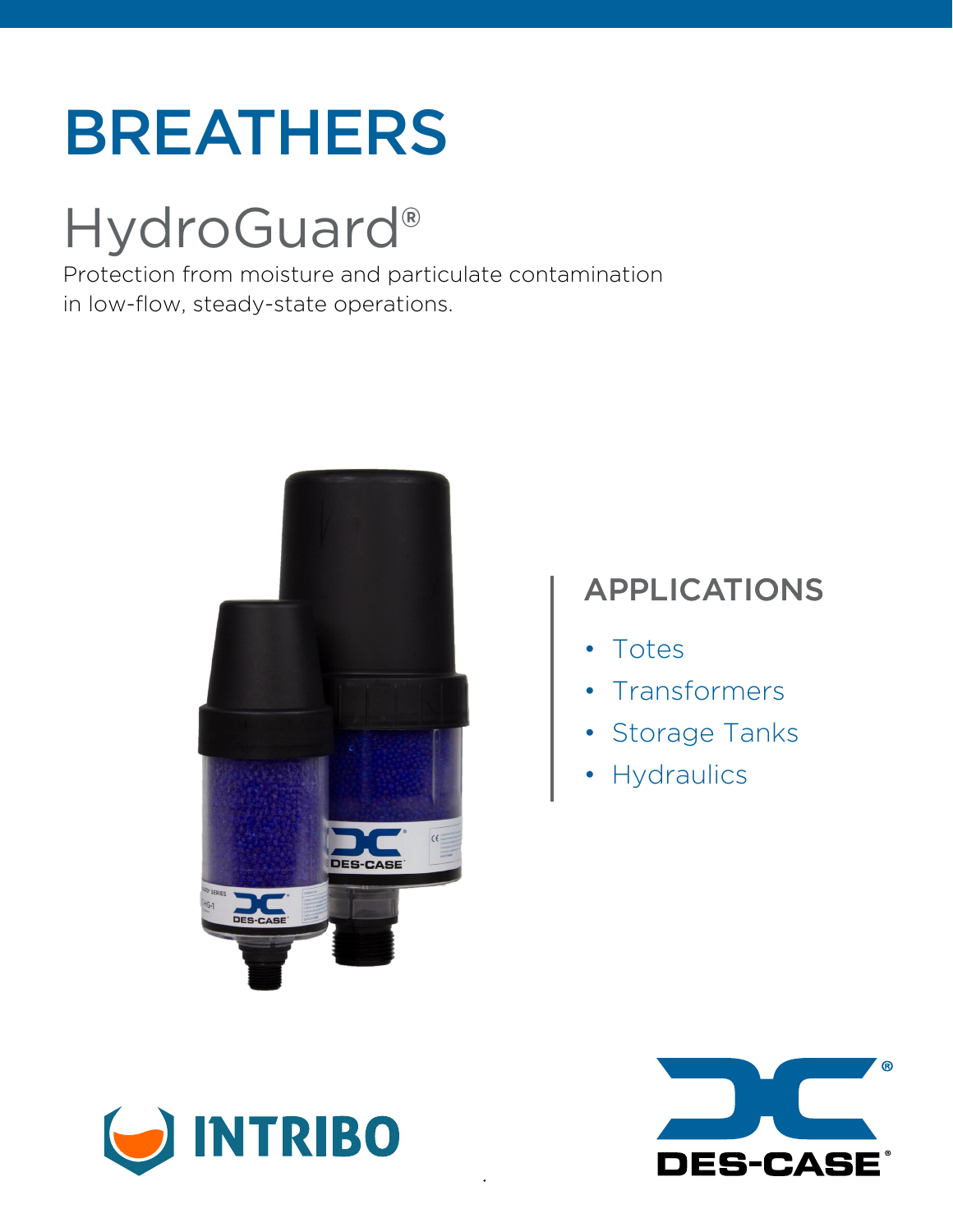# **Overview**

# HydroGuard Breathers: The Highlights

- Expansion chamber and internal check-valve system create a nearly-sealed system
- Eliminates rust-forming condensation
- Prevents sludge deposits and water-contaminated oil
- Provides longer oil and filter life
- Reduces wear and tear on equipment, prolongs life

# By the Numbers:

#### 1–Domed Cap

A domed cap allows for better washdown runoff

#### 2–Expansion Chamber

The diaphragm allows for expansion/contraction of the air within the casing as a result of temperature variations during steady-state operations.

#### 3–External Ribs

External ribs on shell to create greater durability and grip when installing or replacing breather

#### 4–Integrated Nylon Standpipe

The integrated standpipe provides excellent vibration resistance and dissipates impact throughout the unit, eliminating weak points. It also allows even airflow distribution throughout the unit, eliminating inaccurate readings of desiccant saturation.

#### 5–Integrated Drip Ring

An integrated drip ring keeps shedding water from entering the vent holes

#### 6–Threaded Mounting

Easily replaces standard filler/breather cap with multi-fit connection or one of several adapters.

#### 7–Larger, High-Capacity Check Valves

High-capacity check valves allow for increased airflow at low cracking pressure.

#### 8-Filter Element

Polyester filter element removes airborne contamination to 3-micron absolute. Unique loops allow particles to release during system exhalation, helping to increase breather life.

#### 9–Enhanced Seal

An enhanced seal eliminates potential for airflow bypass

## How It Works:

As wet, contaminated air is drawn through the unit, multiple 3-micron polyester filter elements remove solid particulate while the colorindicating silica gel extracts moisture.

The diaphragm allows for expansion/contraction of the air within the casing as a result of temperature variations during steady-state operations.

When air is expelled from the container, the top foam pad prevents oil mist from contacting silica gel or entering the atmosphere.

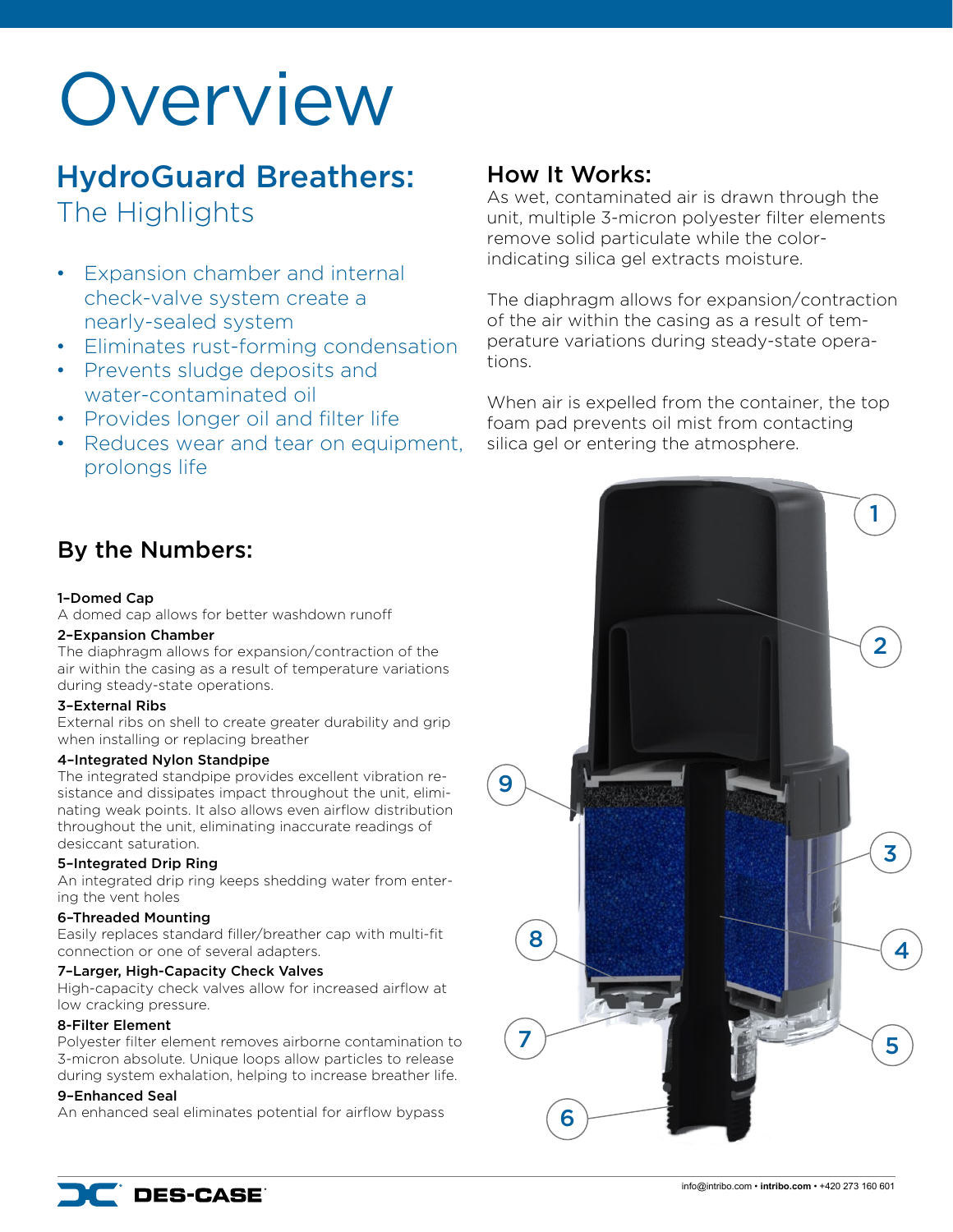# Specifications

### Materials & Components:

Housing: Polycarbonate, Nylon 6/6 30% Glass Filled, Polypropylene Seals (DC-HG-1): Buna-N, EPDM, PVC Seals (DC-HG-8): Buna-N, PVC Filter Media: Polyurethane, Polyester Hydrophilic Media: Silica gel

### Filter Efficiency:

( $3\mu$  absolute ( $\beta_z \geq 200$ )

|                         | DC-HG-1            | DC-HG-8            |  |  |  |
|-------------------------|--------------------|--------------------|--|--|--|
| Amount of<br>Desiccant: | $.3$ lbs $/$ .1 kg | $.8$ lbs $/$ .4 kg |  |  |  |
| Adsorption<br>Capacity: | 2 fl oz / 50 ml    | 5 fl oz / 144 ml   |  |  |  |
| Air Flow Rate:          | 1 cfm @ 1 Psid     | 7 cfm @ 1 Psid     |  |  |  |
| Flow Rate:              | 11 gpm $/$ 40 lpm  | 52 gpm / 198 lpm   |  |  |  |

## Sizing / Flow Rate

### Recommended Temperature Range:

-20˚F to 200˚F -29˚C to 93˚C

### Chemical Compatibility:

Compatible with all mineral oils, most synthetic oils and diesel (Contact Des-Case technical support for chemical compatibility inquiries)

### Certificates and Approvals:

Upon request

## Did You Know?

HydroGuard breathers were specifically designed for steady-state operations with minimal temperature fluctuations. These breathers provide excellent protection in continuous duty applications. For check-valve protection in intermittent operating conditions, try a VentGuard instead.

| Model             | Suction / Return Rate<br>(gpm / lpm) | Gearbox / Storage Tank<br>Reservoir Size (Gallons / Liters) | <b>Hydraulic Reservoir Size</b><br>(Gallons / Liters) |
|-------------------|--------------------------------------|-------------------------------------------------------------|-------------------------------------------------------|
| DC-HG-1           | 11/40                                |                                                             | N/A                                                   |
| 52/198<br>DC-HG-8 |                                      | 400 / 1514                                                  | 55/208                                                |

*Please Note: This is intended as a general guideline for sizing only; other considerations, such as: humidity level, frequency of air flow,*  ambient temperatures, and chemical compatibility are very important in sizing a breather properly. Larger applications and special *circumstances typically require the most thorough analysis. Please contact Des-Case for assistance in sizing a breather.*